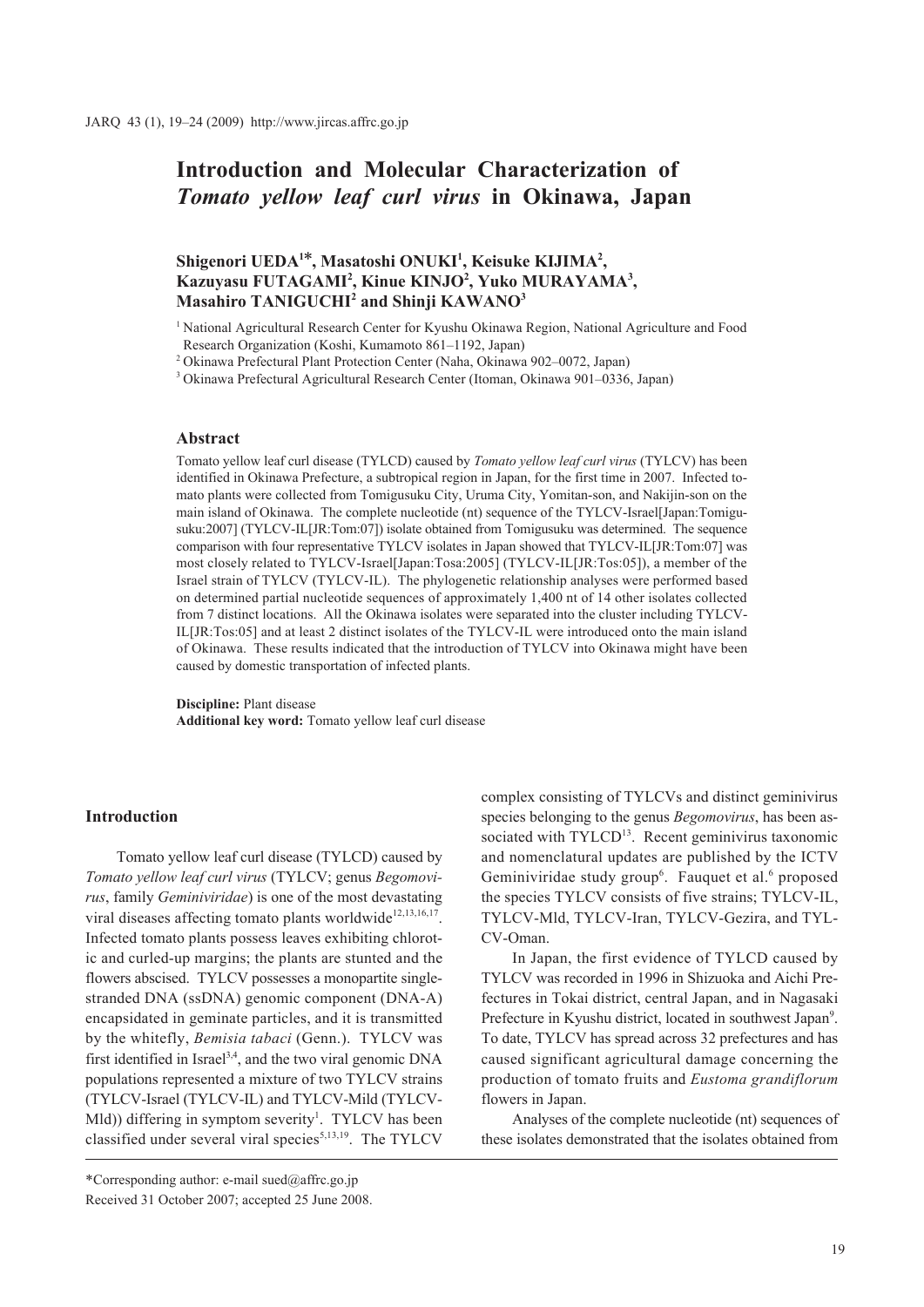Tokai district belonged to the TYLCV-Mld strain, while an isolate obtained from Kyushu district was identified as the TYLCV-IL strain $9,14,21$ . Furthermore, the TYLCV-Israel[Japan:Tosa:2005] (TYLCV-IL[JR:Tos:05]) was identified in Kochi Prefecture in Shikoku district. TYL-CV-IL[JR:Tos:05] possessed a unique molecular genetic structure and was supposed to be a distinct invasive iso $late^{22}$ .

Okinawa is the southernmost prefecture of Japan, and the only prefecture that is located in a truly subtropical region. In this study, we report for the first time an outbreak of TYLCD in Okinawa Prefecture in 2007. The first detection of TYLCV was in Tomigusuku City. Since then, TYLCV has been identified in many locations, and has caused substantial yield losses to tomato fruit production on the main island of Okinawa. In order to obtain knowledge of the TYLCV invasion and to facilitate TYLCV diagnosis and management, we performed the nucleotide sequence and molecular phylogenetic relationship analyses of isolates collected from distinct locations. We also discussed efficient TYLCV management strategies that could be developed under the subtropical conditions in Okinawa.

# **Materials and methods**

#### **1. Viral origin and maintenance of isolates**

Naturally infected tomato plants exhibiting typical symptoms of the yellow leaf curl disease were collected at Zayasu, Tomigusuku City, in January 2007 and at Zayasu

and Noha, Tomigusuku City; Gushikawa, Uruma City; Kina, Yomitan-son; and Nakaoshi, Nakijin-son, Okinawa Prefecture, in March 2007 (Table 1, Fig. 1). The viral isolate obtained from Zayasu in January was maintained by graft inoculation onto *Solanum lycopersicum* cv. Hausumomotaro (tomato). The inoculated plants were grown in an insect-proof greenhouse at a constant temperature of 26ºC with a day length of 16 h.

#### **2. DNA-A nucleotide sequence analyses**

Total DNA was extracted from young leaves of the plants by the alkaline-lysis preparation method followed





| Code           | Geographic origin         | Collected date  | Infected host plant                           | Isolate name                     |
|----------------|---------------------------|-----------------|-----------------------------------------------|----------------------------------|
| 1              | Tomigusuku<br>(Zayasu)    | January 11/2007 | Solanum lycopersicum                          | Japan:Tomigusuku:2007            |
| 2              | Tomigusuku<br>(Zayasu)    | March 5 / 2007  | Solanum lycopersicum                          | TomigusukuZ2-1<br>TomigusukuZ2-2 |
| 3              | Tomigusuku<br>(Noha)      | March 5 / 2007  | Solanum lycopersicum                          | TomigusukuN3-1<br>TomigusukuN3-2 |
| $\overline{4}$ | Tomigusuku<br>(Noha)      | March 5 / 2007  | Solanum lycopersicum                          | TomigusukuN4-1<br>TomigusukuN4-2 |
| 5              | Uruma<br>(Gushikawa)      | March 6 / 2007  | Solanum lycopersicum                          | Uruma5-1<br>Uruma $5-2$          |
| 6              | Yomitan-son<br>(Kina)     | March 6 / 2007  | Solanum lycopersicum                          | Yomitan6-1<br>Yomitan6-2         |
| 7              | Nakijin-son<br>(Nakaoshi) | March 5 / 2007  | Solanum lycopersicum                          | Nakijin7-1<br>Nakijin7-2         |
| 8              | Nakijin-son<br>(Nakaoshi) | March 5 / 2007  | Solanum lycopersicum<br>(weedy cherry tomato) | Nakijin8-1<br>Nakijin8-2         |

**Table 1. Origins of viral samples used in this study**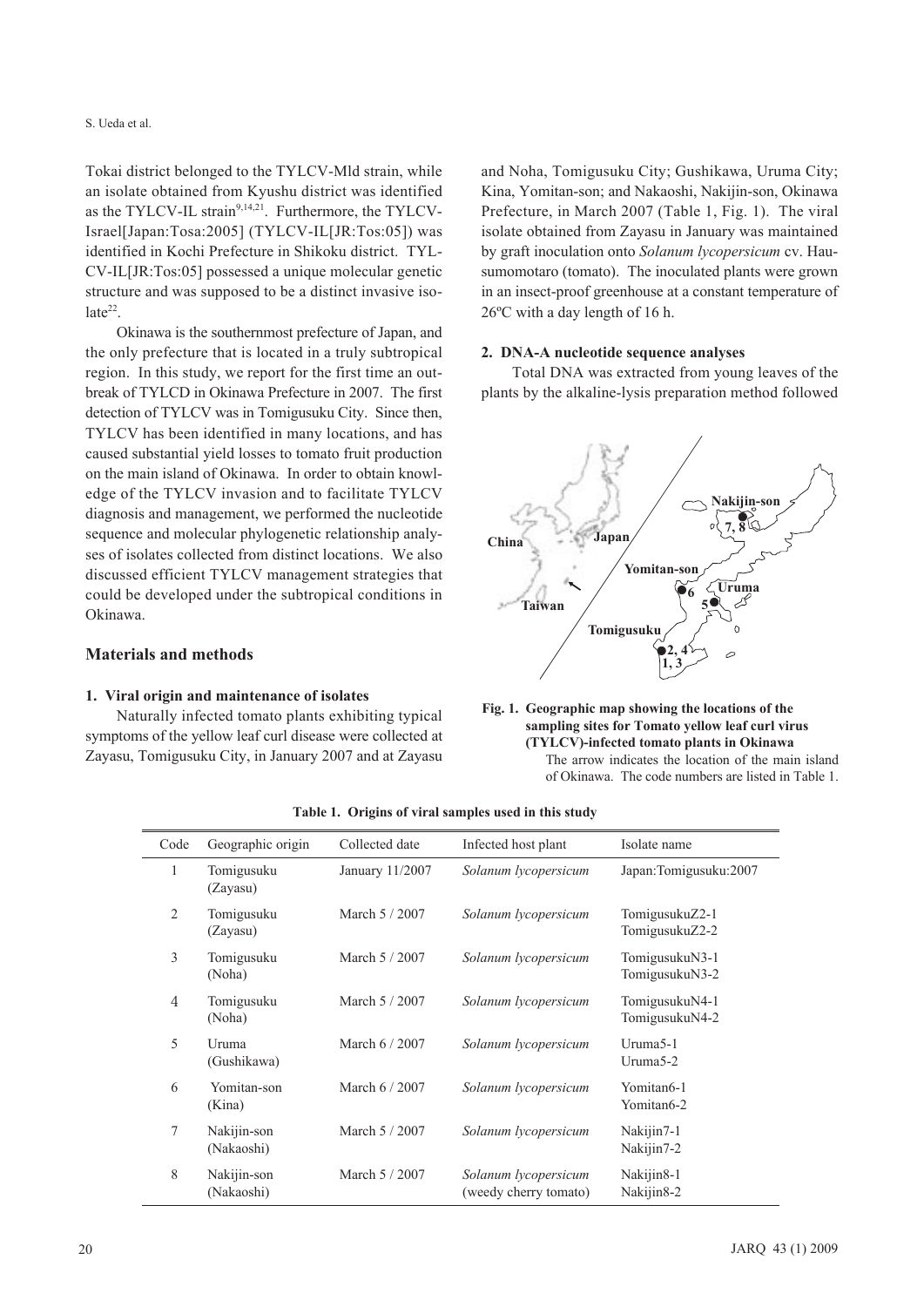by precipitation with 2-propanol<sup>15</sup>. PCR was carried out using Ex *Taq* polymerase (Takara Co. Ltd., Shiga, Japan) according to the manufacturer's instructions. To amplify the cDNA of the entire viral genomic DNA for sequencing, Polymerase Chain Reaction (PCR) was performed with a method using 2 sets of primers that has been described previously<sup>21</sup>. In order to determine the complete genomic sequence of the isolate obtained from Zayasu in January, the PCR-amplified fragments were cloned into the pGEM-T EASY vector (Promega, Wisconsin, USA) and used for sequencing. In order to analyze the molecular genetic structure and grouping of the TYLCV isolates, the amplified PCR products of 14 isolates (from 7 different locations), were used for direct sequence determination. The partial nt sequences (PNSs, approximately 1,400 nt in length) including the entire nt sequences of the intergenic region (IR), V2 and C4, and parts of the nt sequences of V2 and C1 regions, were analyzed by using the following primers: TYNT7 5'-TTCCTCATCACTTGAAACCT-3' and TYNT9 5'-TGTATTGGGCTCGTAAGTTT-3'. The nt sequences were determined by using the BigDye terminator cycle sequencing kit v3.1 (Applied Biosystems, California, USA) and were resolved by using the ABI PRISM 3100-Avant Genetic Analyzer (Applied Biosystems). The sequence data were assembled and analyzed by using the GENETYX software (GENETYX Co. Ltd., Tokyo, Japan) and the BLAST program (http://www.ncbi. nlm.nih.gov/BLAST/).

#### **3. Phylogenetic relationship analyses**

The entire sequences of DNA-A genome of the following selected TYLCV-IL and TYLCV-Mld isolates were used for analyses as detailed in Table 2. Their sequences included previously reported representative isolates of Japan, and recently deposited sister isolates of TYLCV-IL[JR:Tos:05] from foreign countries. Descriptions of viral isolates follow those contained in the publication by Fauquet et al.<sup>6</sup>. Sequence alignments were generated by

using the CLUSTAL  $W^{20}$  or X programs<sup>8</sup>. We used the phylogenetic relationships based on PNSs of 15 TYLCV isolates collected in Okinawa, together with those of 9 TYLCV isolates based on PNSs, instead of the DNA-A complete nt sequences. The phylogenetic relationships of TYLCV isolates were determined by methods using the neighbor-joining (NJ), the minimum-evolution (ME) and the maximum-parsimony (MP) algorithms, running on the MEGA2.1 software (http://www.megasoftware.net/).

## **Results and discussion**

In order to determine the complete nt sequences of TYLCV isolated from the site of the first TYLCV outbreak in Tomigusuku City in Okinawa Prefecture, we collected infected tomato plants in January 2007. This isolate (TYLCV-Israel[Japan:Tomigusuku:2007] (TYLCV-IL[JR: Tom:07])) was determined to be 2,780 nt in length, and the nt sequences were deposited into the DDBJ/EMBL/ Genbank database (accession number AB363566). The DNA-A nt sequences of TYLCV-IL[JR:Tom:07] were closely related to those of TYLCV-IL[JR:Tos:05] (98%) and TYLCV-IL[JR:Omu:Ng] (97%) (Table 3). This result clearly showed that TYLCV-IL[JR:Tom:07] was a member of the strain TYLCV-IL. The nt sequences of the intergenic region (IR) of TYLCV-IL[JR:Tom:07] were most closely related to those of TYLCV-IL[JR:Tos:05] (97%). However, the amino acid sequences of the V2 and C3 regions of TYLCV-IL[JR:Tom:07] were more closely related to those of TYLCV-IL[JR:Tos:05] (V2, 98%; C3, 98%), TYLCV-Mld[JR:Shz] (V2, 98%; C3, 97%) and TYLCV-Mld[JR:Aic] (V2,  $98\%$ ; C3,  $96\%$ ), than to those of TYLCV-IL[JR:Omu:Ng] (V2, 97%; C3, 95%) (Table 3). This chimeric molecular genetic characterization of TYLCV-IL[JR:Tom:07] was coincident with that of TYL-CV-IL[JR:Tos:05] between the strains of TYLCV-IL and TYLCV-Mld<sup>22</sup>.

In order to analyze the phylogenetic relationships

**Table 2. Reference TYLCV sequences and their DDBJ/EMBL/GenBank accession numbers**

| Isolate name                                                        | Abbreviation        | Accession no |
|---------------------------------------------------------------------|---------------------|--------------|
| Tomato yellow leaf curl virus-Israel[Israel:Rehovot:1986]           | TYLCV-IL[IL:Reo:86] | X15656       |
| Tomato yellow leaf curl virus-Israel[Mexico:Culiacan:2005]          | TYLCV-IL[MX:Cul:05] | DO631892     |
| Tomato yellow leaf curl virus-Israel[China:Shangai 2:2005]          | TYLCV-IL[CN:SH2:05] | AM282874     |
| Tomato yellow leaf curl virus-Israel[United States:California:2007] | TYLCV-IL[US:Cal:07] | EF539831     |
| Tomato yellow leaf curl virus-Israel[Turkey:Mersin:2005]            | TYLCV-IL[TR:Mer:05] | AJ812277     |
| Tomato yellow leaf curl virus-Israel[Japan:Tosa:2005]               | TYLCV-IL[JR:Tos:05] | AB192965     |
| Tomato yellow leaf curl virus-Israel[Japan:Omura:Ng]                | TYLCV-IL[JR:Omu:Ng] | AB110217     |
| Tomato yellow leaf curl virus-Mild[Japan:Shizuoka]                  | TYLCV-Mld[JR:Shz]   | AB014346     |
| Tomato yellow leaf curl virus-Mild[Japan:Aichi]                     | TYLCV-Mld[JR:Aic]   | AB014347     |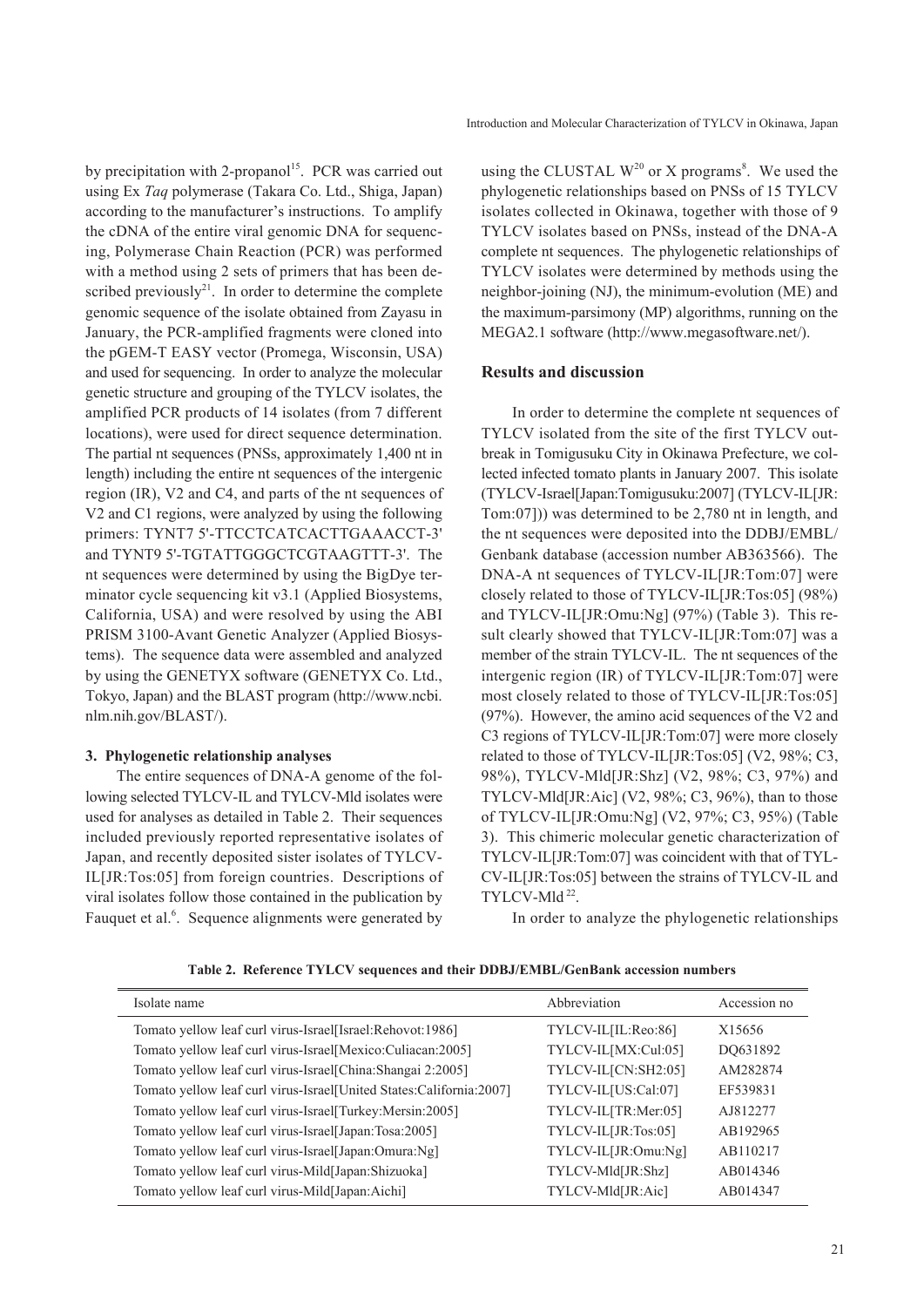#### S. Ueda et al.

|                     | Nucleotide sequences |    | Amino acid sequences |    |       |    |    |    |
|---------------------|----------------------|----|----------------------|----|-------|----|----|----|
|                     | DNA-A                | IR | $V1$ (CP)            | V2 | (Rep) | C2 | C3 | C4 |
| TYLCV-IL[JR:Tos:05] | 98                   | 97 | 99                   | 98 | 98    | 97 | 98 | 96 |
| TYLCV-IL[JR:Omu:Ng] | 97                   | 93 | 99                   | 97 | 98    | 96 | 95 | 96 |
| TYLCV-Mld[JR:Shz]   | 91                   | 79 | 99                   | 98 | 89    | 97 | 97 | 47 |
| TYLCV-Mld[JR:Aic]   | 91                   | 75 | 99                   | 98 | 89    | 96 | 96 | 47 |

**Table 3. Percentage nucleotide and amino acid identities for TYLCV-IL[Japan:Tomigusuku:2007] with four different representative isolates collected from Japan**

among TYLCV isolates, we preliminarily compared the relationships based on those between PNSs and the complete nt sequences among 9 TYLCV isolates. All the results calculated by using three distinct methods were well correlated with the phylogenetic relationships between those based on PNSs and the complete nt sequences of their TYLCV isolates (data not shown). The phylogenetic tree based on PNSs constructed by using the NJ method is shown in Fig. 2. These grouping were also consistent with that obtained by using the ME and MP methods (data not shown). Based on the phylogenetic relationship analyses, the PNSs of all isolates obtained in Okinawa were separated into the cluster of the strain TYLCV-IL. Furthermore, these Okinawa isolates fell into a subcluster that included TYLCV-IL[JR:Tos:05] having a high bootstrap value distinct from the cluster that included TYLCV-IL[JR: Omu:Ng]. Of the isolates collected from Zayasu Tomigusuku City, in January (TYLCV-IL[JR:Tom:07]) and March 2007 (TomigusukuZ2-1 and Z2-2), 3 were identical, and exhibited a single branch. This result indicated that these 3 isolates collected from Zayasu, Tomigusuku City, differed distinctly from the other Okinawa isolates. Based on 12 PNSs of isolates obtained from 6 locations in Okinawa, these isolates belonged to a different subcluster that included TYLCV-IL[JR:Tos:05] and TYLCV-IL[CN: SH2:05] (from China) with a high bootstrap value.

Our results indicated that the molecular characterizations of all the isolates collected from Okinawa were similar to those of TYLCV-IL[JR:Tos:05]. The nt sequence and phylogenetic relationship analyses of the virus indicated that at least 2 distinct isolates of the TYLCV-IL were introduced into and dispersed on the main island of Okinawa. Sister isolates of TYLCV-IL[JR:Tos:05] and TYLCV-IL[JR:Tom:07] have been dominantly identified in the Kanto<sup>23</sup> and Kansai districts (unpublished data) in Japan. In fact, we noticed that some Okinawa farmers had commonly ordered tomato seedlings from other districts in Japan. Therefore, TYLCV isolates identified in Okinawa were supposed to be introduced on viral reservoir seedlings onto the main island of Okinawa by domestic transportations. Once the introduction of TYLCV has occurred, the





Phylogenetic tree calculated by the NJ method based on 1,400 nucleotide (nt) sequences of TYLCV, including the intergenic region. The numbers appearing at each node indicate the percentage of supporting bootstrap samples (only values > 50 are shown). The designations of the isolates (genetic variants) obtained from Japan in this study are provided in Table 1.

management of TYLCD has to begin needing extra costs and it becomes very difficult to avoid yield loss.

Okinawa lies in a subtropical climate region. The duration of the egg-to-adult stage of *B. tabaci* on cotton was related to temperature, and the development rates were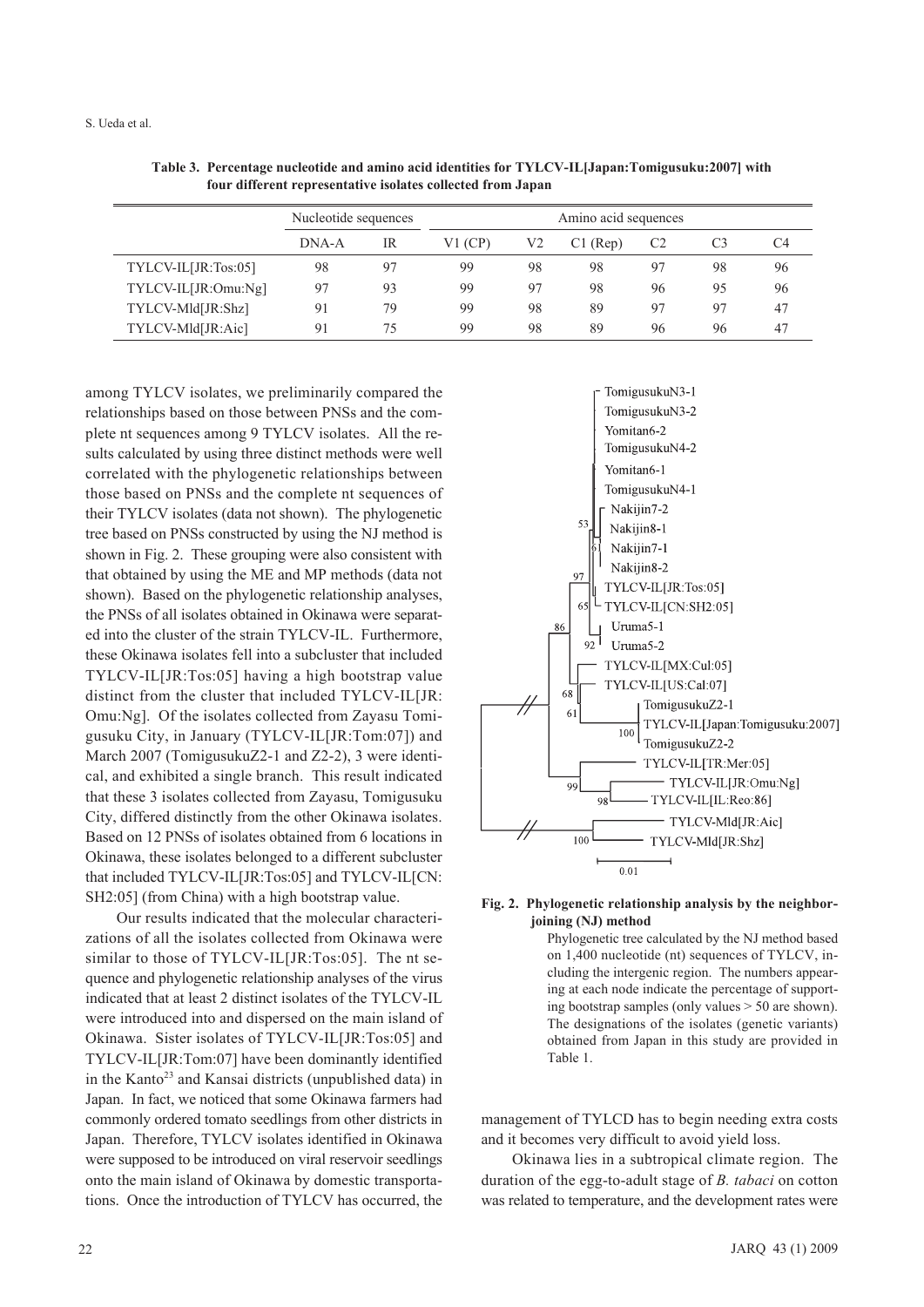Introduction and Molecular Characterization of TYLCV in Okinawa, Japan

similar to those on other host plants<sup>2</sup>. According to the climate reports of the Japan Meteorological Agency (http:// www.data.jma.go.jp/obd/stats/data/en/normal/normal. html), the monthly mean minimum temperature (1971– 2000) of Naha City in Okinawa is above 16.6ºC. The winter climatic conditions are supposed to be mild for vector insect propagation and growth and subsequently infection of plants, including tomato, in fields. This is entirely different from conditions on other Japanese islands (Honshu, Shikoku, and Kyushu areas). Since the first outbreak in 2007, TYLCV has been spread into many locations on the main island of Okinawa and some neighboring islands. In Japan, little is known about the management of TYLCD and whitefly in subtropical regions. The approaches of an island country such as the Dominican Republic (DO) located in the Caribbean Ocean may be an informative model for Okinawa. The DO has been associated with the implementation of a mandatory 3-month whitefly host-free period in summer in order to establish TYLCV management<sup>18</sup>. In addition, a few improved early maturing hybrid varieties and TYLCV-resistant varieties were being made available with the host-free period strategy in the  $DO<sup>7</sup>$ .

Over the last 20 years, many breeding programs have been carried out developing TYLCV-resistant cultivars in the world $10,11,16$ . Recently developed TYLCV-resistant (or tolerant) cultivars could be commercially available in Japan. As soon as possible we have to establish effective TYLCV management strategies combining physical, chemical and biological methods in Okinawa. In addition, we need to pay attention to further viral dispersion and new invasions of both reservoir host plants and viruliferous whiteflies. The experiences of Okinawa learned in terms of TYLCV management in a subtropical region should facilitate control of insect-transmitted viral diseases in other districts in Japan.

## **Acknowledgments**

This research was supported in part by a grant from the Ministry of Agriculture, Forestry and Fisheries (MAFF) and National Agriculture and Food Research Organization (NARO) of Japan.

# **References**

- 1. Antignus, Y. & Cohen, S. (1994) Complete nucleotide sequence of an infectious clone of a mild isolate of Tomato yellow leaf curl virus (TYLCV). *Phytopathology*, **84**, 707–712.
- 2. Butler, G. D. Jr., Henneberry, T. J. & Clayton, T. E. (1983) *Bemisia tabaci* (Homoptera: Aleyrodidae): development, oviposition, and longevity in relation to temperature. *Ann. Entomol. Soc. Am.*, **76**, 310–313.
- 3. Cohen, S. & Harpaz, I. (1964) Periodic, rather than continual acquisition of a new tomato virus by its vector, the tobacco whitefly (*Bemisia tabaci* (Gennadius)). *Entomol. Exp. Appl*., **7**, 155–166.
- 4. Cohen, S. & Antignus, Y. (1994) Tomato yellow leaf curl virus, a whitefly-borne geminivirus of tomatoes. *In* Advances in disease vector research, vol. 10, ed. Harris, K. F., Springer-Verlag, New York, 259–288.
- 5. Fauquet, C. M. & Stanley, J. (2005) Revising the way we conceive and name viruses below the species level: a review of geminivirus taxonomy calls for new standardized isolate descriptors. *Arch. Virol.*, **150**, 2151–2179.
- 6. Fauquet, C. M. et al. (2008) Geminivirus strain demarcation and nomenclature. *Arch. Virol.*, **153**, 783–821.
- 7. Gilbertson, R. L. et al. (2007) Introduction of Tomato yellow leaf curl virus into the Dominican Republic: the development of a successful integrated pest management strategy. *In* Tomato yellow leaf curl virus disease, ed. Czosnek, H., Springer, Dordrecht, 279–303.
- 8. Jeanmougin, F. et al. (1998) Multiple sequence alignment with Clustal X. *Trends Biochem. Sci.*, **23**, 403–405.
- 9. Kato, K. et al. (1998) The first occurrence of Tomato yellow leaf curl virus in tomato (*Lycopersicon esculentum* Mill.) in Japan. *Ann. Phytopath. Soc. Jpn*., **64**, 552–559.
- 10. Lapidot, M. et al. (2001) Effect of host plant resistance to Tomato yellow leaf curl virus (TYLCV) on virus acquisition and transmission by its whitefly vector. *Phytopathology*, **91**, 1209–1213.
- 11. Lapidot, M. (2007) Screening for TYLCV-resistance plants using whitefly-mediated inoculation. *In* Tomato yellow leaf curl virus disease, ed. Czosnek, H., Springer, Dordrecht, 329–342.
- 12. Mansoor, S. et al. (2003) Geminivirus disease complexes: an emerging threat. *Trends Plant Sci*., **8**, 128–134.
- 13. Moriones, E. & Navas-Castillo, J. (2000) Tomato yellow leaf curl virus, an emerging virus complex causing epidemics worldwide. *Virus Res*., **71**, 123–134.
- 14. Onuki, M. et al. (2004) Molecular characterization and strain-specific detection of the Tomato yellow leaf curl virus occurring in Kyushu, Japan. *Bull. Natl. Agric. Res. Center Kyushu Okinawa Reg*., **44**, 55–77 [In Japanese with English summary].
- 15. Palmer, K. E., Schnippenkoetter, W. H. & Rybicki, E. P. (1998) Geminivirus isolation and DNA extraction. *In* Plant virology protocols, eds. Foster, G. D. & Taylor, S. C., Humana Press Inc., Totowa, NJ, USA, 41–52.
- 16. Pico, B., Diez, M. J. & Nuez, F. (1996) Viral diseases causing the greatest economic losses to the tomato crop. **II**. The Tomato yellow leaf curl virus: a review. *Sci*. *Hortic*., **67**, 151–196.
- 17. Polston, J. E. & Anderson, P. K. (1997) The emergence of whitefly-transmitted geminiviruses in tomato in the western hemisphere. *Plant Dis*., **81**, 1358–1369.
- 18. Salati, R. et al. (2002) Tomato yellow leaf curl virus in the Dominican Republic: characterization of an infectious clone, virus monitoring in whiteflies, and identification of reservoir hosts. *Phytopathology*, **92**, 487–496.
- 19. Stanley, J. et al. (2005) Geminiviridae. *In* Virus taxonomy, 8th Report of the ICTV, ed. Fauquet, C. M., Elsevier/Academic Press, London, 301–326.
- 20. Thompson, J. D., Higgins, D. G. & Gibson, T. J. (1994)